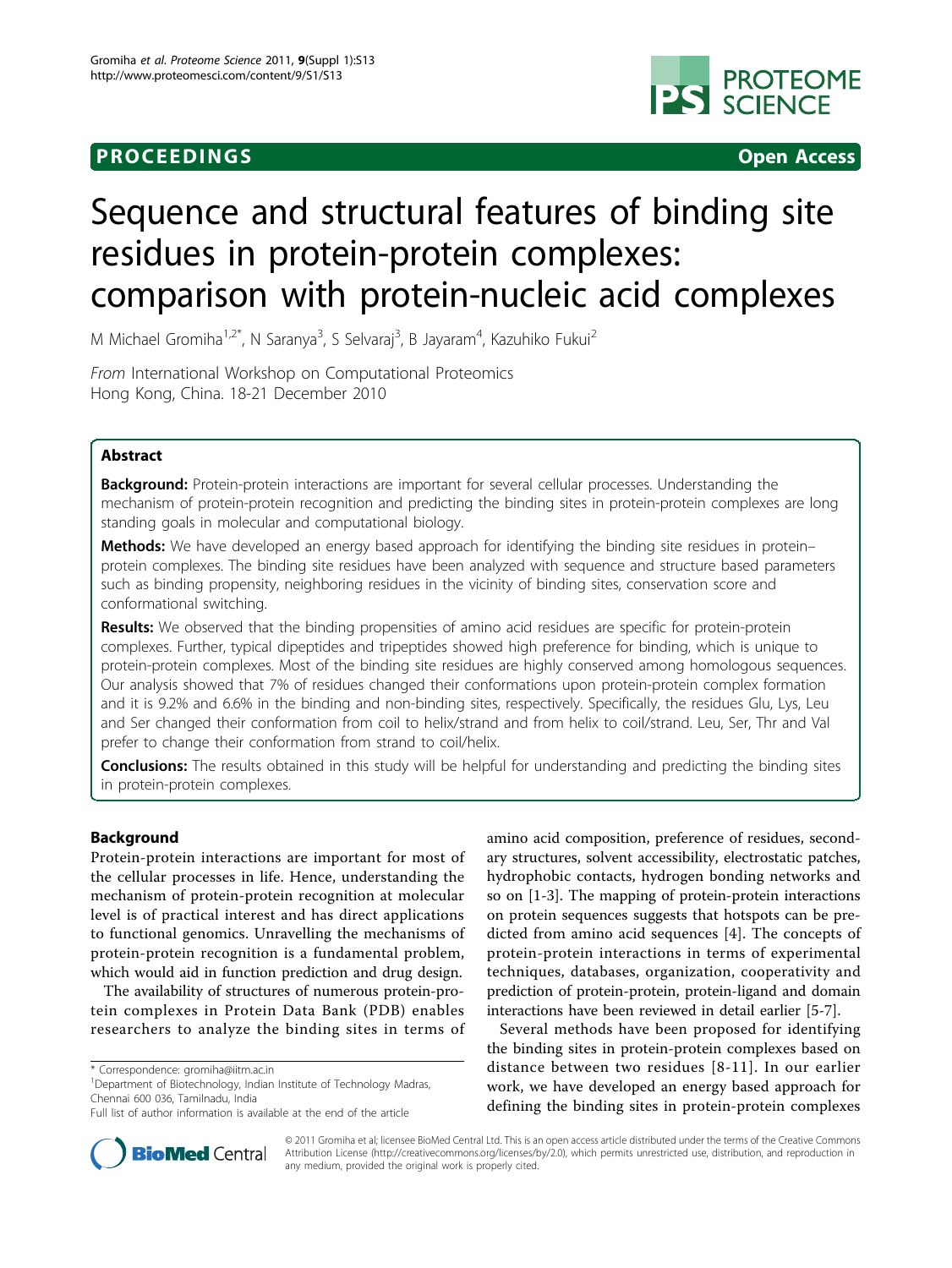[[12\]](#page-5-0). In this work, we have analyzed the binding site residues based on sequence and structures of proteinprotein complexes. The results showed that the binding site residues have specific preferences at their vicinities and these residues are unique in protein-protein complexes. These binding site residues are more conserved than non-binding residues. In addition, several binding and non-binding residues prefer to change their conformation from helix to coil, strand to coil and coil to helix/strand. Specifically the residues Glu, Lys and Ser play important roles to conformational switching.

# Methods

#### Dataset

We have developed non-redundant datasets of 153 protein-protein hetero dimer complexes from Protein Data Bank that have the sequence identity of less than 25% and solved with better than 3Å resolution [[12](#page-5-0)]. In addition, we have used a benchmark dataset of 124 proteinprotein complexes to validate our results [\[13](#page-5-0)]. For comparison, we have utilized a set of 81 protein-RNA complexes [\[14\]](#page-5-0) and 212 protein-DNA complexes [\[15\]](#page-5-0).

# Identification of binding site residues

We have calculated the interaction energy between all pairs of atoms in protein-protein complexes using AMBER force field [\[16](#page-5-0)]. The interaction energies of all the atoms in a residue have been summed up to assign the interaction energy of a residue. The amino acid residues with interaction energy less than -1 kcal/mol are treated as binding site residues [\[17\]](#page-5-0).

# Binding propensity

The binding propensity  $(P_{bind})$  for the 20 amino acid residues in protein-protein complexes is defined as the ratio between the frequency of occurrence of amino acid residues in the binding sites  $(f_b)$  and in the protein as a whole  $(f_t)$ . It is calculated using the equation:

 $P_{bind}(i) = f_b(i)/f_t(i)$  (1)

where, i represents each of the 20 amino acid residues.

#### Influence of neighboring residues

We have analyzed the influence of neighboring residues of binding sites on various aspects: (i) \*B, where \* is any residue and B is a binding site residue, (ii)  $B^*$  and (iii) \*B\*, which is a tripeptide with the binding site residue at the middle.

# Conservation score

We have used the program AL2CO for computing the conservation score for all the residues in receptors and ligands in protein-protein complexes [\[17\]](#page-5-0). The target sequence has been compared with non-redundant sequences in SWISS-PROT [[18\]](#page-5-0) and multiple sequence alignment has been performed with ClustalW program [[19](#page-5-0)]. The aligned sequences have been utilized to compute the conservation score for all the amino acid residues.

### Conformational switching upon complex formation

We have computed the secondary structures of all the residues in free proteins and complexes in a set of 124 protein-protein complexes [[13\]](#page-5-0) using DSSP [[20](#page-5-0)]. The secondary structures have been assigned as helix, strand and coil. We have analyzed the conformational changes of residues based on their locations in secondary structures, preferred amino acid residues and binding site residues.

# Results and Discussion

# Occurrence of amino acid residues at various ranges of interaction energies

We have identified the binding sites in protein-protein complexes based on interaction energy as explained in Methods section. We observed that 13.9% of the residues have the interaction energy of  $\langle$  -1 kcal/mol and are identified as binding sites in a set of 306 proteins. We have compared the results with those obtained with distance based criteria for defining binding site residues and the data are presented in Table 1. We noticed that only 28% residues are common to each other and the percentage of binding site residues is a balance between those identified with different cutoff distances, indicating the importance of considering the energy between different atoms to define the binding residues. In addition, 5.7% of the residues have strong repulsive energies and all these residues have been identified as binding residues in distance based criteria, which are not probable binding residues in protein-protein complexes.

# Conservation score for binding site residues in proteinprotein complexes

We have computed the conservation score for all the residues and noticed that the binding residues are highly conserved in protein-protein complexes. This observation is consistent with earlier studies reported in the literature [[21](#page-5-0)]. We have estimated the performance of conservation score for identifying the binding sites. We found that the conservation score alone could predict

Table 1 Number and percentage of binding site residues using different methods

| Criterion             | Cutoff      | N <sub>hind</sub> | $\%$ hind | Reference          |
|-----------------------|-------------|-------------------|-----------|--------------------|
| Energy                | <1 kcal/mol | 5255              | 10.8      | present work       |
| $C_{\alpha}$ distance | 6Å          | 1972              | 40        | Keskin et al. [24] |
| $C_{\rm B}$ distance  | 6Å          | 3449              | 71        | Glaser et al. [25] |
| Heavy atoms           | 5Å          | 6644              | 136       | Li et al. [26]     |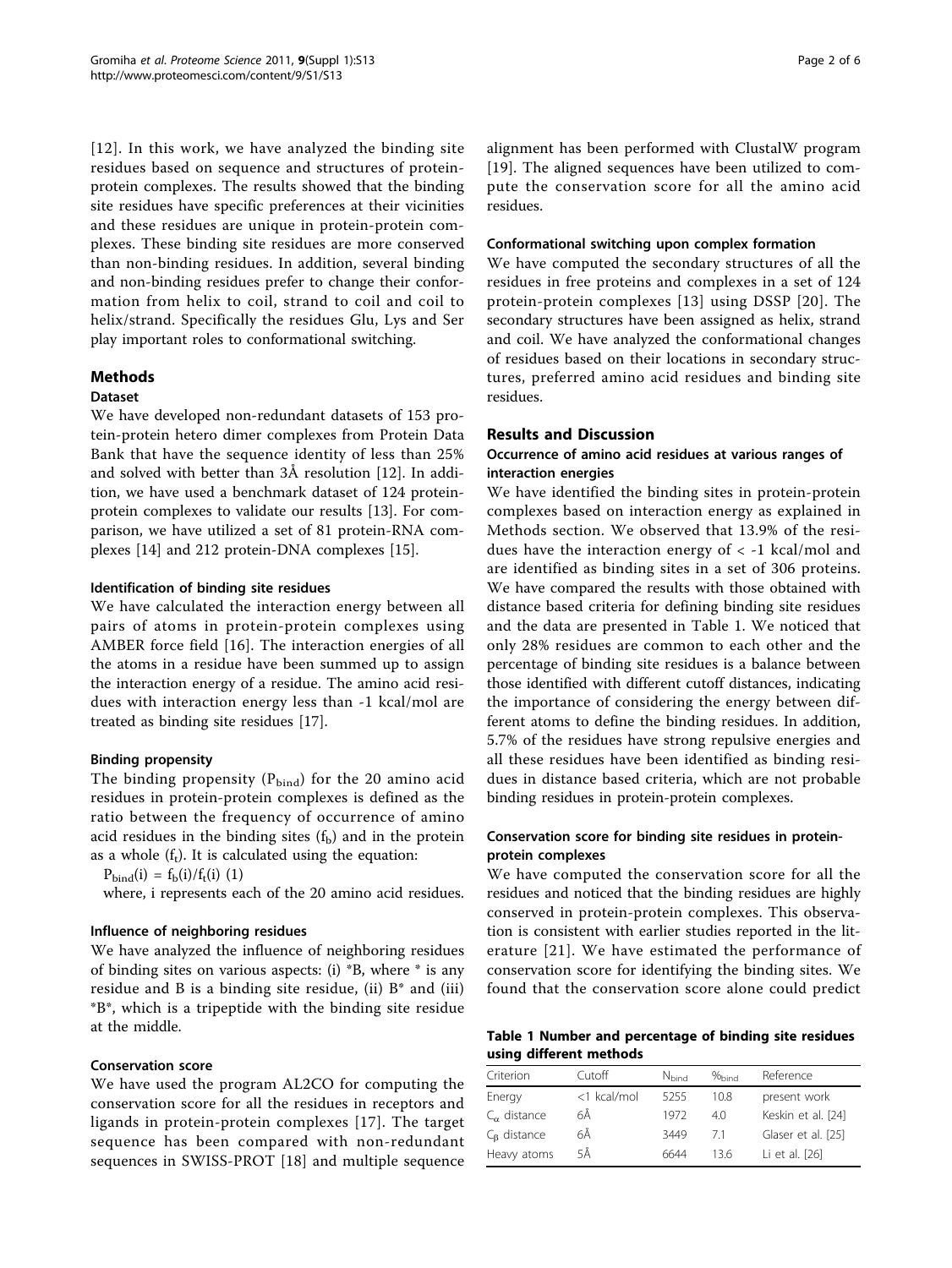the binding sites at an average accuracy of 58% with a trade-off between sensitivity and specificity of 59% and 57%, respectively.

#### Binding propensity of residues in protein complexes

We have computed the binding propensity in proteinprotein complexes and the results are presented in Figure 1. For comparison we have also included the data obtained for protein-RNA and protein-DNA complexes.

We observed that the aromatic as well as positively charged residues highly contribute to interact between the partners in protein-protein complexes, indicating the importance of cation-π, aromatic and electrostatic interactions. The comparison between protein-protein and protein-RNA complexes showed that the residues, Asp, Cys, Glu, Phe, Ile, Leu, Met, Val, Trp and Tyr have remarkably high contribution in protein-protein complexes. These residues prefer to form electrostatic, hydrophobic and aromatic interactions in protein-protein complexes. On the other hand, the residues Arg, His, Lys, Asn, Tyr, Gln and Ser highly contribute for the interaction between protein and RNA. Interestingly, these residues belong to positively charged, polar and aromatic groups, which form electrostatic, hydrogen bonds and aromatic interactions with RNA. In protein-DNA complexes, positive charged residues are more dominant than protein-protein and protein-RNA

complexes. Further, polar residues prefer to interact with DNA in the form of hydrogen bonds.

#### Preference of tripeptides in the vicinity of binding sites

We have set up the following criteria to identify the probable tripeptides for binding: (i) there should be at least three samples and the probability of being in binding sites should be more than 50%. These conditions yielded a set of 208 unique tripeptides among 8000 possibilities. The usage of these tripeptides could predict the binding sites with an accuracy of 72.3% and the coverage of 6% of binding sites. The results for selected tripeptides are presented in Table [2](#page-3-0).

We noticed that the central residue of all the tripeptides CWA, HHE, MNF and WFE are identified as binding site residues. The tripeptides LFP and MRR showed a preference of more than 75%. Although the preference is 66.7% for ITG it has the occurrence of 12 hits and eight of them are binding site residues. The preference is significantly higher than the random choice of 1.3% (10202 binding sites and the total of 8000 tripeptides).

In Table [2,](#page-3-0) we have also included the preferred tripeptides at the binding sites of protein-RNA and protein-DNA complexes. The information on tripeptides could identify the binding sites with an accuracy of 78.7% and 71.9% in protein-RNA and protein-DNA complexes. We have compared the preferences of tripeptides at the

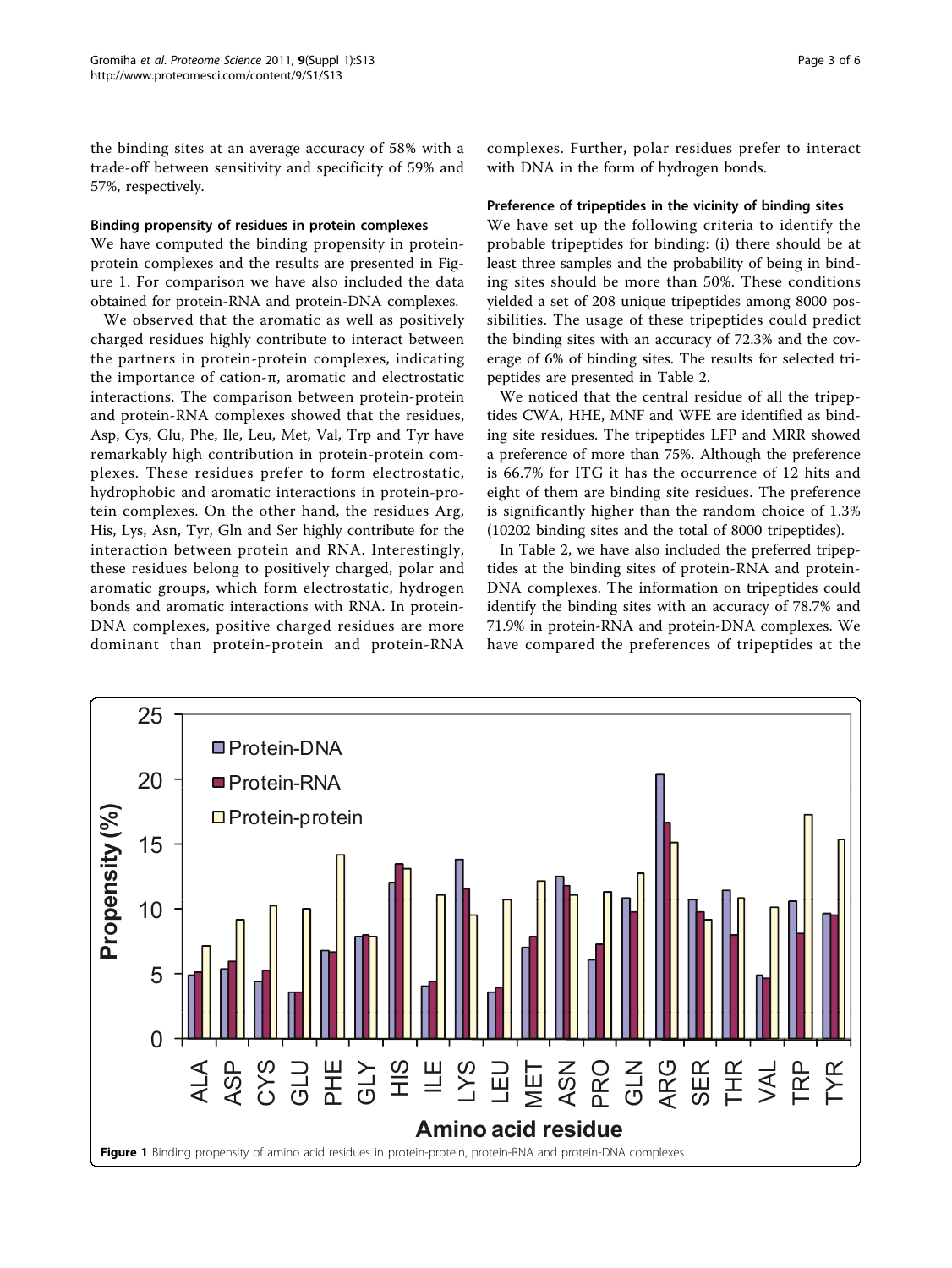|            |                 |            |                |                | rrotein-protein, protein-kiva and protein-Diva complexes |
|------------|-----------------|------------|----------------|----------------|----------------------------------------------------------|
|            | Tripeptide      |            | $N_{b}$        | $N_{t}$        | %bind                                                    |
|            | Protein-protein |            |                |                |                                                          |
| <b>CYS</b> | <b>TRP</b>      | <b>ALA</b> | 3              | 3              | 100.00                                                   |
| <b>HIS</b> | <b>HIS</b>      | GLU        | 3              | 3              | 100.00                                                   |
| MET        | <b>ASN</b>      | PHE        | 3              | 3              | 100.00                                                   |
| <b>TRP</b> | PHE             | GLU        | 3              | 3              | 100.00                                                   |
| ILE        | <b>TYR</b>      | GLY        | 8              | 12             | 66.67                                                    |
| LEU        | PHE             | PRO        | 5              | 6              | 83.33                                                    |
| MET        | ARG             | ARG        | $\overline{4}$ | 5              | 80.00                                                    |
|            | Protein-RNA     |            |                |                |                                                          |
| GLY        | <b>TYR</b>      | GLY        | 3              | 3              | 100.00                                                   |
| PRO        | GLY             | ARG        | 3              | 3              | 100.00                                                   |
| ASP        | LYS             | <b>TYR</b> | 6              | 8              | 75.00                                                    |
| GLY        | <b>SER</b>      | <b>THR</b> | 3              | $\overline{4}$ | 75.00                                                    |
| ILE        | <b>TYR</b>      | LYS        | 8              | 12             | 66.67                                                    |
| LYS        | <b>SER</b>      | ARG        | 3              | $\overline{4}$ | 75.00                                                    |
| PRO        | <b>HIS</b>      | <b>HIS</b> | 3              | $\overline{4}$ | 75.00                                                    |
| <b>SER</b> | ARG             | LYS        | 5              | $\overline{7}$ | 71.43                                                    |
| VAL        | GLY             | <b>SER</b> | 6              | 8              | 75.00                                                    |
| <b>TYR</b> | LYS             | <b>HIS</b> | 5              | 6              | 83.33                                                    |
|            | Protein-DNA     |            |                |                |                                                          |
| <b>HIS</b> | ARG             | <b>SER</b> | 3              | 3              | 100.00                                                   |
| <b>SER</b> | <b>GLN</b>      | <b>THR</b> | $\overline{4}$ | $\overline{4}$ | 100.00                                                   |
| <b>SER</b> | <b>TYR</b>      | <b>GLN</b> | 3              | 3              | 100.00                                                   |
| GLY        | MET             | <b>SER</b> | 3              | $\overline{4}$ | 75.00                                                    |
| GLY        | <b>ASN</b>      | <b>ALA</b> | 6              | 9              | 66.67                                                    |
| LYS        | ARG             | THR        | 9              | 14             | 64.29                                                    |
| GLN        | <b>SER</b>      | <b>TYR</b> | 3              | $\overline{4}$ | 75.00                                                    |
| ARG        | GLY             | <b>ASN</b> | 5              | 7              | 71.43                                                    |
| <b>SER</b> | GLN             | ARG        | 5              | 6              | 83.33                                                    |
| <b>SER</b> | <b>THR</b>      | <b>ILE</b> | 5              | 7              | 71.43                                                    |
| VAL        | <b>HIS</b>      | ASP        | 3              | $\overline{4}$ | 75.00                                                    |
| VAL        | LYS             | <b>CYS</b> | 5              | 6              | 83.33                                                    |

<span id="page-3-0"></span>

|  | Table 2 Preferred tripeptides at the binding sites of |  |                                                        |
|--|-------------------------------------------------------|--|--------------------------------------------------------|
|  |                                                       |  | protein-protein, protein-RNA and protein-DNA complexes |

 $N_b$ : number of occurrence at binding sites;  $N_t$ : total number of occurrence

interface of protein-protein, protein-RNA and protein-DNA complexes. Interestingly, the preferred tripeptides are unique to protein-protein complexes and none of the tripeptides are common with any of the other complexes. This result reveals the existence of different mode of recognition for the protein complexes with other biological molecules.

# Importance of sequence specificity revealed from dipeptide preferences

We have analyzed the preference of residues paired with binding site residues on both N and C directions. The preferred residue pairs with \*B binding motifs are DW, CW, MW, CM, CY, MR, MY, PF, PH, QW, SW, TH and WN. On the other hand the preferred residue pairs with B\* motifs are CW, HH, IW, MW, QM, RR, TF, WG, WH, WM, WN, YA and YG. Further analysis on the preference of residues on N and C directions of binding sites revealed that the paired amino acids are different on both sides. Specifically, the residues at the N- direction of binding site Trp residue are Ala, and Asp whereas at the C-side are Met, His, Phe, Asp and Val. This result indicates the importance of sequence specificity for binding in protein-protein complexes.

We have compared the specific preferences of dipeptides in protein-protein, protein-RNA and protein-DNA complexes and the topmost five residue pairs are listed in Table 3. In this table, we included the data obtained with the motifs \*B and B\*. We observed that the residues mainly paired with Trp at the binding sites in protein-protein complexes. On the other hand, the residues preferred to have pairs with Arg and His in protein-RNA complexes. Interestingly, eight out of ten pairs prefer the residue Arg at the binding sites in protein-DNA complexes. This shows the different features of residue pairs at the binding sites for the proteins complexed with proteins, RNA and DNA. Further, we noticed that the residue pair Cys-Trp is common to all the three complexes, which may be a unique pair for binding.

# Conformational switching upon complex formation

We have analyzed the residues that change their conformation upon binding. We noticed that approximately 7% of residues are involved in conformational changes. The analysis on different secondary structures showed that the changes between regular structures are not favorable, for example, helix to strand and vice versa. Most of the changes are associated with irregular shape or coil. We have also analyzed the preference of amino acid residues to change their conformations upon

Table 3 Topmost five preferred residue pairs at the binding sites of protein-protein, protein-RNA and protein-DNA complexes

| Protein-protein |            |            | Protein-RNA |            | Protein-DNA |  |
|-----------------|------------|------------|-------------|------------|-------------|--|
| $*_{B}$         |            |            |             |            |             |  |
| ASP             | <b>TRP</b> | <b>CYS</b> | <b>TRP</b>  | <b>SER</b> | ARG         |  |
| <b>CYS</b>      | <b>TRP</b> | <b>HIS</b> | ARG         | GLY        | ARG         |  |
| ILE             | <b>TRP</b> | <b>ASN</b> | ARG         | LYS        | ARG         |  |
| <b>MET</b>      | <b>TRP</b> | <b>ILE</b> | <b>TYR</b>  | ARG        | ARG         |  |
| <b>MET</b>      | <b>TYR</b> | <b>TRP</b> | ARG         | <b>CYS</b> | <b>TRP</b>  |  |
| $B^*$           |            |            |             |            |             |  |
| CYS             | <b>TRP</b> | <b>HIS</b> | <b>TRP</b>  | ARG        | <b>SER</b>  |  |
| MET             | <b>TRP</b> | <b>HIS</b> | <b>HIS</b>  | ARG        | GLY         |  |
| <b>TRP</b>      | PHE        | <b>HIS</b> | ARG         | <b>ASN</b> | <b>TRP</b>  |  |
| $TRP$           | <b>HIS</b> | LYS        | <b>HIS</b>  | ARG        | LYS         |  |
| <b>TRP</b>      | <b>MET</b> | MET        | <b>TRP</b>  | ARG        | <b>ASN</b>  |  |

B: Binding. The binding residue are underlined.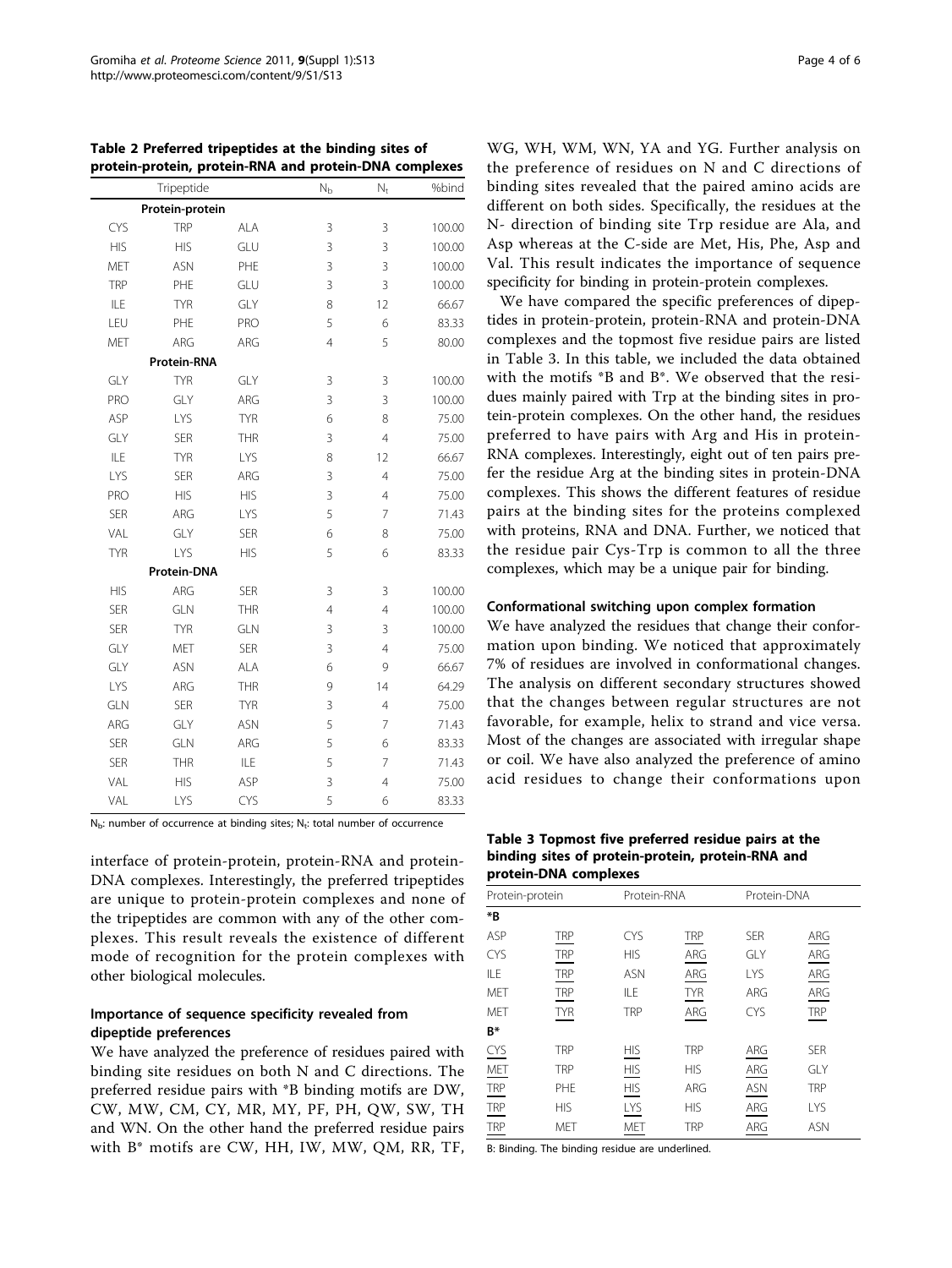

binding in three different secondary structures. The results are shown in Figure 2.

We noticed that the residues Lys, Glu, Leu and Ser have high preference to change their conformation from helix to coil/strand as well as from coil to helix/strand. Further, Leu, Ser, Thr and Val prefer to change their conformation from strand to coil/helix. The analysis of binding site residues showed that the percentage of residues that change their conformation from coil to strand, coil to helix, strand to coil and helix to coil are, 39%, 17%, 17% and 26%, respectively. This result indicates that the proteins tend to form regular secondary structures upon binding, which agrees with the analysis that the binding site residues are located mainly in helix/ strand regions compared with coil [[22\]](#page-5-0). Further, the conformation changes may be necessary for the recognition of protein-protein complexes [[23\]](#page-5-0).

We have also analyzed the preference of conformational changes for the neighboring residues of binding sites, N-2, N-1, C+1 and C+2 positions. Interestingly, the preference of next residues  $(C+1)$  and N-1 positions) are higher than other positions and the change at the second position on both directions ( $N-2$  and  $C+2$ ) are similar.

#### Conclusions

We have developed an energy based approach for identifying the binding sites in protein-protein complexes. The binding sites identified have been further analyzed based on different sequence and structure based parameters, conservation score, conformational switching and preference of neighboring residues. We observed that the binding residues are significantly highly conserved than the non-binding residues. We have also explored the preferences of residues at the vicinity of binding sites, which showed the importance of sequence specificity. Further, we have analyzed the importance of conformational changes upon complex formation. We noticed that the residues Ser, Leu, Lys, Glu, Thr and Val prefer to change their conformation upon binding. The information obtained in the present study will be useful for understanding and predicting the binding sites of protein-protein complexes.

#### Acknowledgments

This research was supported by Strategic International Cooperative Program, Japan Science and Technology Agency (JST) and Department of Science and Technology, Government of India.

This article has been published as part of Proteome Science Volume 9 Supplement 1, 2011: Proceedings of the International Workshop on